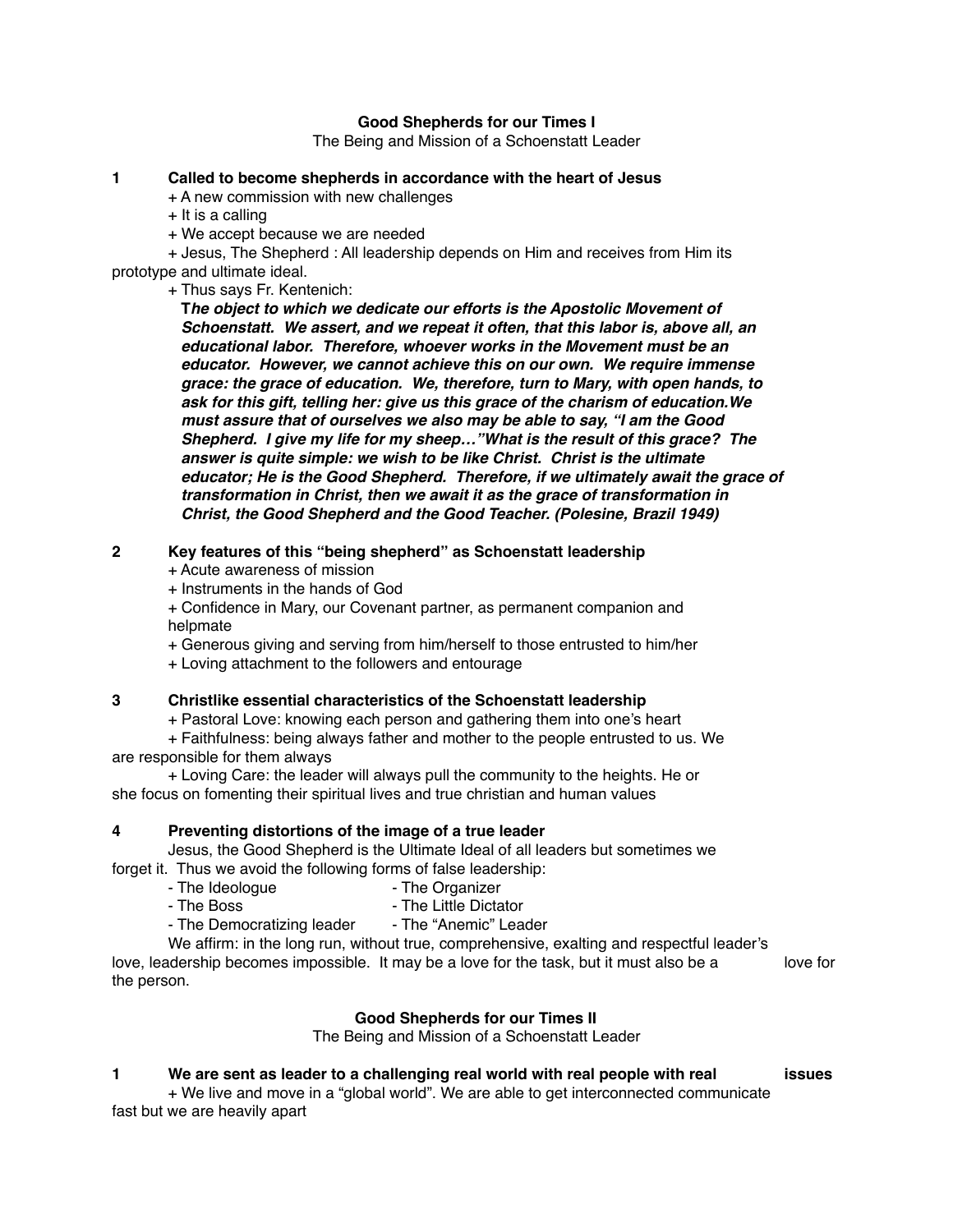+ We are immersed in a "technologize world". Robots are replacing the human being

+ We are under the overwhelming influence of a "mediatized world". The media are the rulers of the present society

+ Life goes on a quick pace and is absorbed by external activities, events and by the pressure of keeping the job

+ Lack of money and the needed things to have a worthy life

- + Many marriages and families in crisis
- + Violence and terrorism
- + Value of life questioned: abortion, euthanasia, unworthy work
- + Crisis in the Church and discrediting institutions
- + Lost of faith
- + Immigration and refugees issues

The list is long but we don't get discourage. We use to face challenges confidently knowing that God, the Creator is behind every circumstance and is always at work.

Divine Providence will show us the right way how to act and embrace our mission. The call is to become good shepherds for our times, here and now, not tomorrow.

Nonetheless we recognize that our work as leaders is tough and full of hardships.

#### **2 Our strategy to become leaders in the present world situation**

+ A Schoenstatt leader works possessed of a deep consciousness of mission

+ As Christlike leaders we do everything in deep love, filial dependency and unity with the Father

+ In becoming good shepherds and sharing responsibilities we will produce fruit: Jesus incorporates us His own in His mission

+ Learning from the Lord. As Master, He explains His own everything. He made His friends disciples of Him. He appeals to the magnanimity of His own and demands much of them

+ Fr. Kentenich tells us: *There exists a great danger that we might not only feel that we are instruments of God, His representatives, but we might feel that we ourselves sit on the throne. We must always be a mere wayside. The normal thing is for us to walk together toward God: "I in you and you in me, and together, one in the other and the other with the one, in God."* 

## **3 The content of the Schoenstatt leader's mission**

+ The leader is called to embrace and to reveal the Schoenstatt secret or Mystery

+ The secret is not other than the Covenant of Love with the Blessed Mother. Today it means promoting and creating Covenant culture with everyone and everywhere

+ It is about the spiritual fruitfulness of the connection between Divine Work and Free Human Co-operation: Nothing without You - Nothing without us

+ In this context Fr. Kentenich tells us: *Let's kneel down, kneel down in spirit. I do not know which prayers are embedded the most by grace in your hearts. But this should only have one accord. Sooner or later it should ring out from all our hearts: Mother Thrice Admirable, let me understand more fully your and our great Schoenstatt Mystery.* 

> *Mother Thrice Admirable, form me fully into the embodiment of the great Schoenstatt Mystery either as a follower in true allegiance or as a leader of a great entourage.*

 *Mother Thrice Admirable, form me into a universal proclaimer of the great Schoenstatt Mystery wherever and whenever my feet lead me.*

*I think we now need to close this holy hour. It should be a holy atmosphere, shrine atmosphere which fills our little community. And I think we can hope, even expect that we*